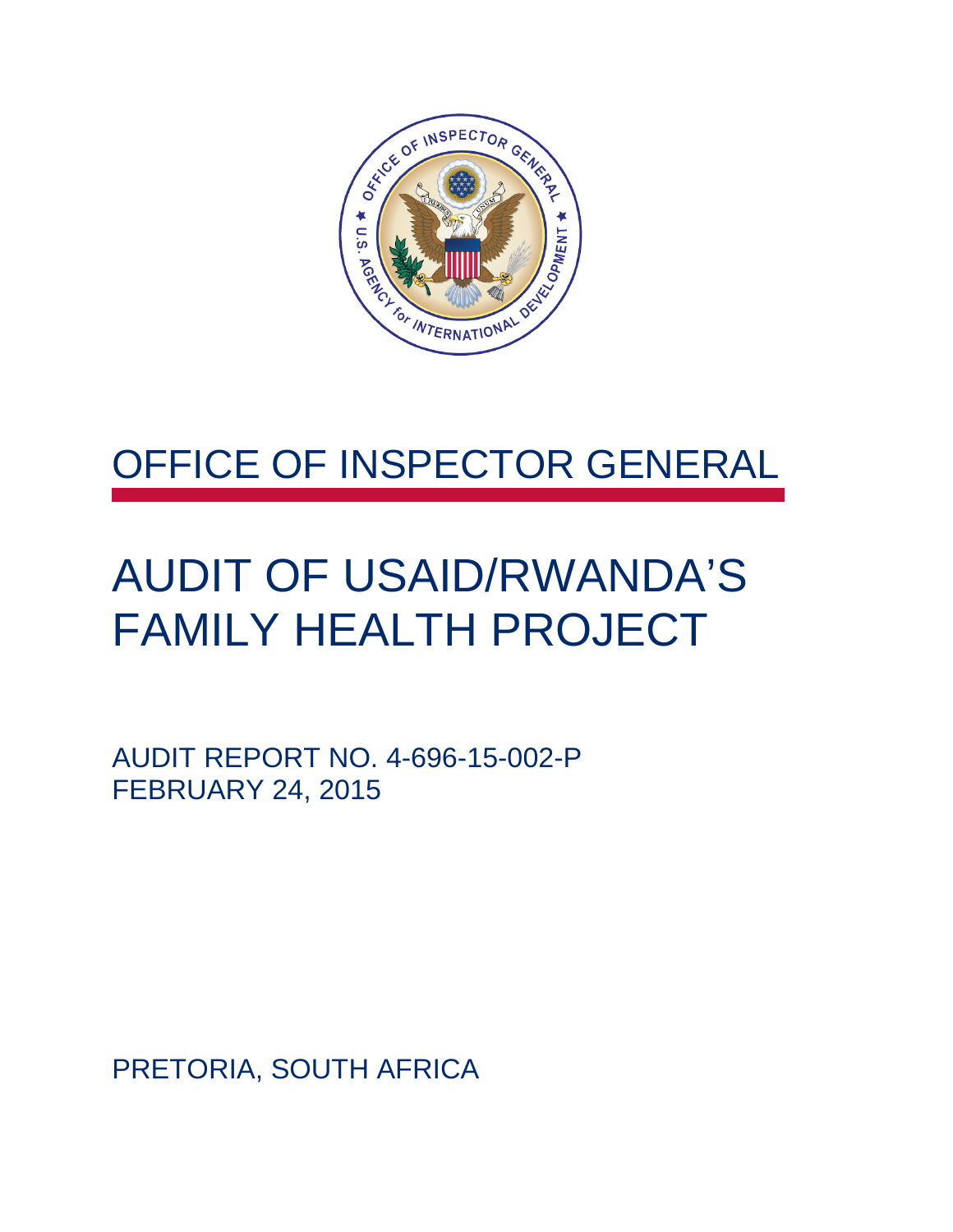

*Office of Inspector General*

February 24, 2015

#### **MEMORANDUM**

**TO:** USAID/Rwanda Mission Director, Peter Malnak

**FROM:** Regional Inspector General/Pretoria, Sarah E. Dreyer /s/

**SUBJECT:** Audit of USAID/Rwanda's Family Health Project (Report No. 4-696-15-002-P)

This memorandum transmits our final report on the subject audit. We considered carefully your comments to the draft report and have included them, without attachments, in Appendix II.

The report includes four recommendations to help the mission address the issues identified by our audit. We acknowledge management decisions on all four recommendations and final action on Recommendation 1. Please provide the necessary documentation to obtain final action on Recommendations 2 through 4 to the Audit Performance and Compliance Division in the Office of the Chief Financial Officer.

I appreciate the cooperation and courtesy extended to my staff during the audit.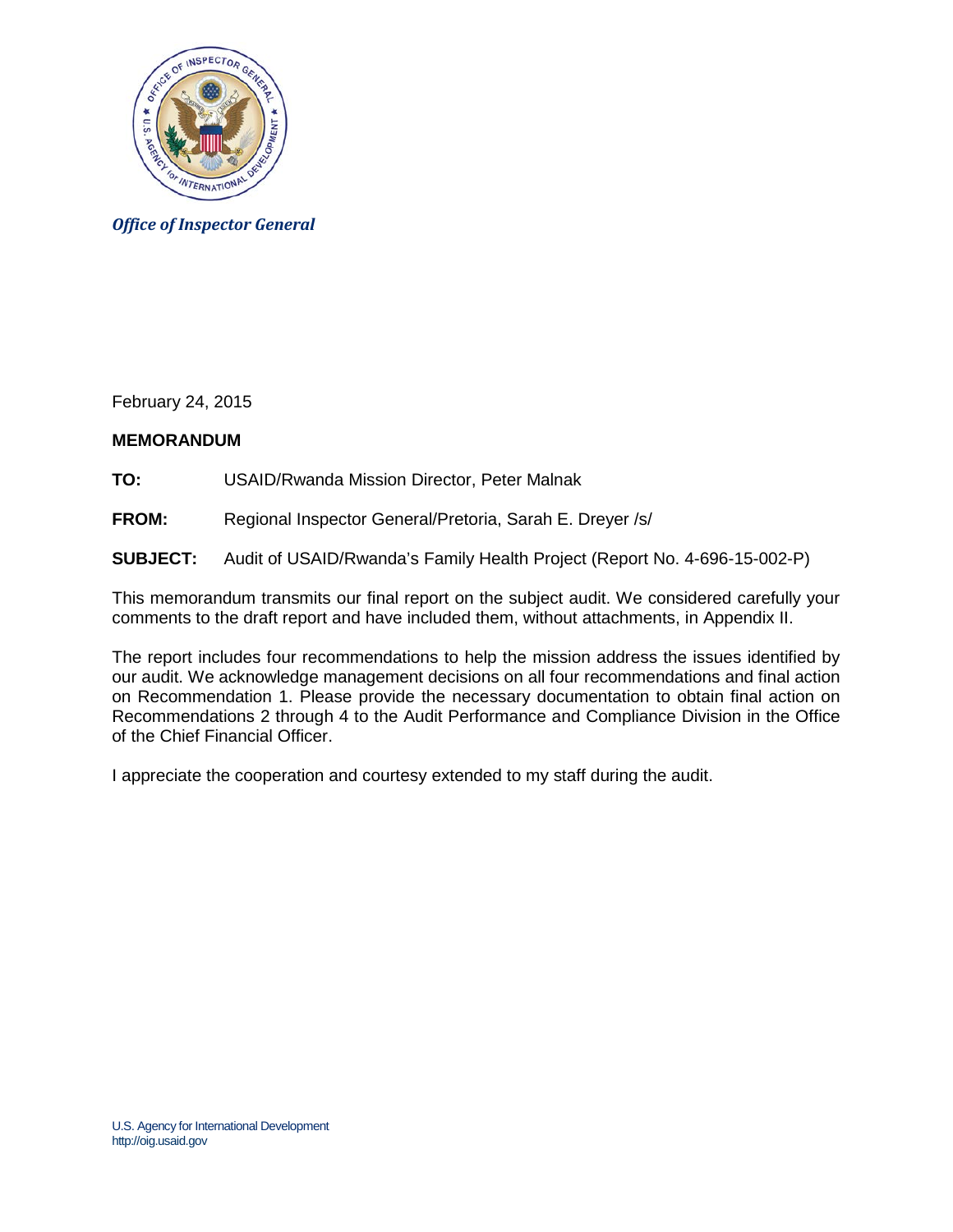# **CONTENTS**

#### **Abbreviations**

The following abbreviations appear in this report:

| <b>ADS</b> | <b>Automated Directives System</b>    |
|------------|---------------------------------------|
| <b>ANC</b> | antenatal care                        |
| <b>CHW</b> | community health worker               |
| COR        | contracting officer's representative  |
| <b>DQA</b> | data quality assessment               |
| <b>FAR</b> | <b>Federal Acquisition Regulation</b> |
| FY         | fiscal year                           |
| <b>PMP</b> | performance management plan           |
| <b>RIG</b> | <b>Regional Inspector General</b>     |
|            |                                       |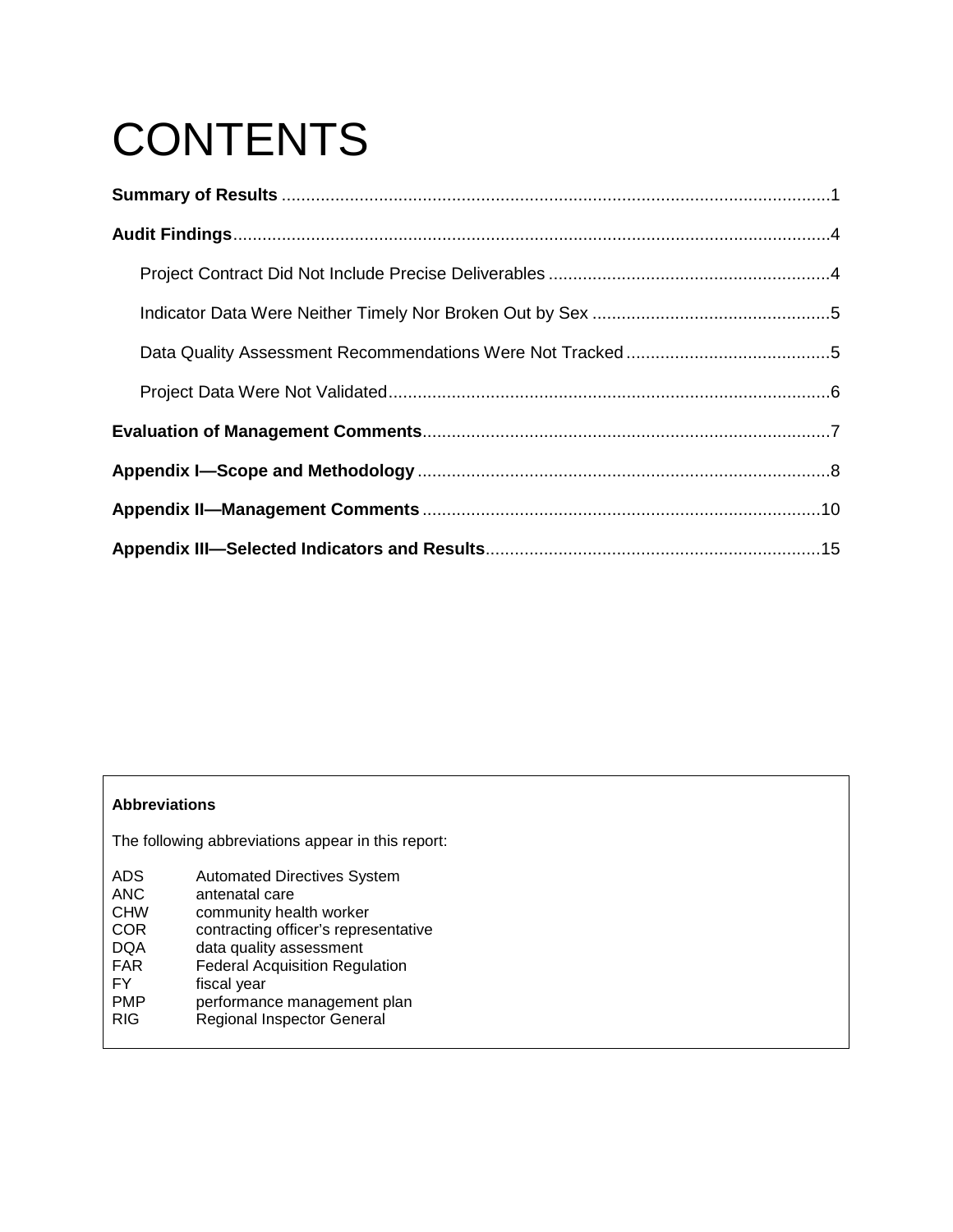## SUMMARY OF RESULTS

Rwanda has an ambitious strategy called Vision 2020, designed to help the country become "healthier, educated and generally more prosperous." It seeks to improve health care access and quality and to address problems with infant and maternal mortality, malaria, and HIV/AIDS.

To help Vision 2020 succeed, USAID/Rwanda awarded a 5-year, \$50 million cost-plus-fixed-fee contract in February 2012 to Chemonics International Inc. to implement the Family Health Project. The goal was to increase the use of district-level<sup>[1](#page-3-0)</sup> facility and community-based family health services through four approaches:

- <span id="page-3-1"></span>1. Improve the quality of facilities and services.
- 2. Expand access to services, primarily by increasing the number of skilled health-care providers.
- 3. Increase demand for services.
- 4. Strengthen management of services.

To do this, the project provided technical assistance and grants to health-care facilities in 20 districts. The assistance was for family health services in family planning and reproductive health; HIV/AIDS; maternal, neonatal, and child health; malaria prevention and treatment; nutrition; and safe water and hygiene. The grants were primarily for operational expenses such as salaries for doctors, nurses, and laboratory technicians; field supervision visits; and meetings and travel expenses for staff and community health workers (CHWs).

In December 2013 USAID/Rwanda modified the contract to increase the total estimated cost to \$55 million and decrease the performance period by 5 months to September 2016. Under the modified contract, the grant portion of the budget increased from \$17.5 million to \$20 million, and the planned timing shifted from awarding nearly 75 percent of the original \$17.5 million in grants during the last 3 years of the project to awarding \$18.2 million during the first 2.5 years.

As of July 2014, the project had awarded 445 grants to 237 health-care facilities (centers, hospitals, administrative districts, and prison units) and 1 local organization.

The Regional Inspector General (RIG)/Pretoria conducted this audit to determine whether USAID/Rwanda's Family Health Program was achieving its goal of increasing the use of districtlevel facility and community-based family health services. Based on the activities we reviewed, we determined that the project was achieving its goal during the audited period.

<span id="page-3-0"></span> $1$  Rwanda's heath system is organized into 30 districts.  $\overline{\phantom{a}}$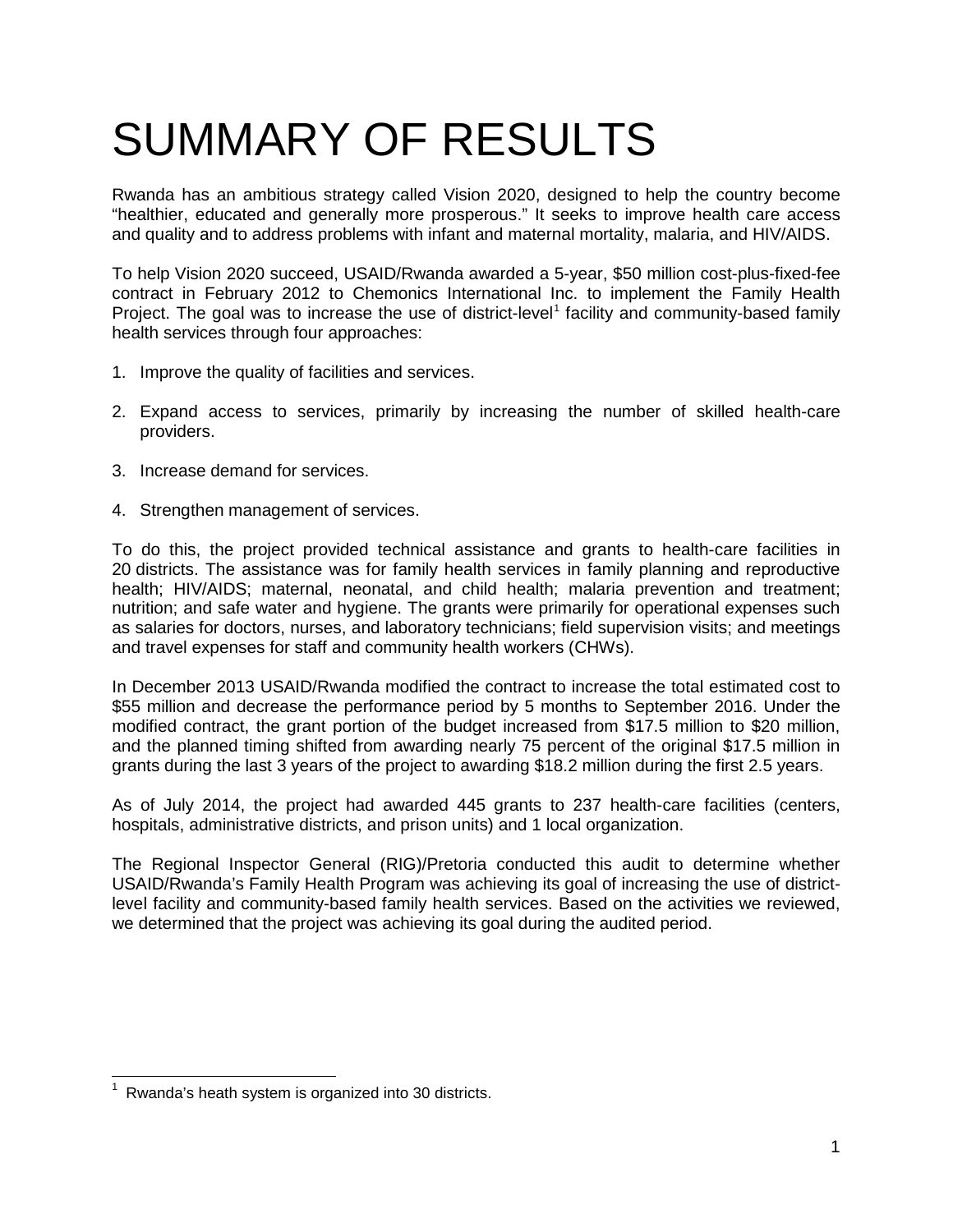- The project met or exceeded its targets for seven of eight selected indicators, which represented the project's four approaches listed on page [1.](#page-3-1) Appendix III lists the indicators reviewed in this audit.
- CHWs reported that since they were trained by the project, more women are visiting them to receive family planning services, substantially fewer children are suffering from malnourishment in their communities, and they are now able to identify and treat illnesses such as diarrhea, malaria, and pneumonia within the community. Consequently, fewer patients are suffering from preventable and treatable illnesses, allowing the health facility staff to focus more on seriously ill patients.
- Health facility employees confirmed that the training the project provided on topics such as quality improvement methodologies, HIV/AIDS, emergency obstetric and neonatal care, electronic patient file software, nutrition, and gender-based violence has improved the quality of care. For example, one health center did not



**A CHW opens family planning aids supplied by USAID/Rwanda. (Photo by RIG/Pretoria, August 29, 2014)**

provide antiretroviral services before the project. Now they do, and they have reported fewer babies born with HIV. Another health center identified a problem with its antenatal care (ANC) indicator after the staff was trained in quality improvement techniques. Now the center offers ANC appointments daily, instead of once a week, and it has used CHWs to inform the community about the importance of ANCs. As a result, they have noted a substantial increase in ANC appointments.

• District health management teams reported greater coordination among various district-level health sectors (i.e., pharmacies, hospitals, health centers, and health insurers). This allowed them to identify, advocate for, and solve systematic problems. For example, one team noted that they were not performing well in family planning indicators and asked the project to validate or certify the district's CHWs in family planning methods, which resulted in a notable improvement.

However, the audit found that:

- The project's contract did not include precise deliverables (page [4\)](#page-6-1).
- Indicator data were neither timely nor broken out by sex (page [5\)](#page-7-0).
- Data quality assessment recommendations were not tracked (page [5\)](#page-7-1).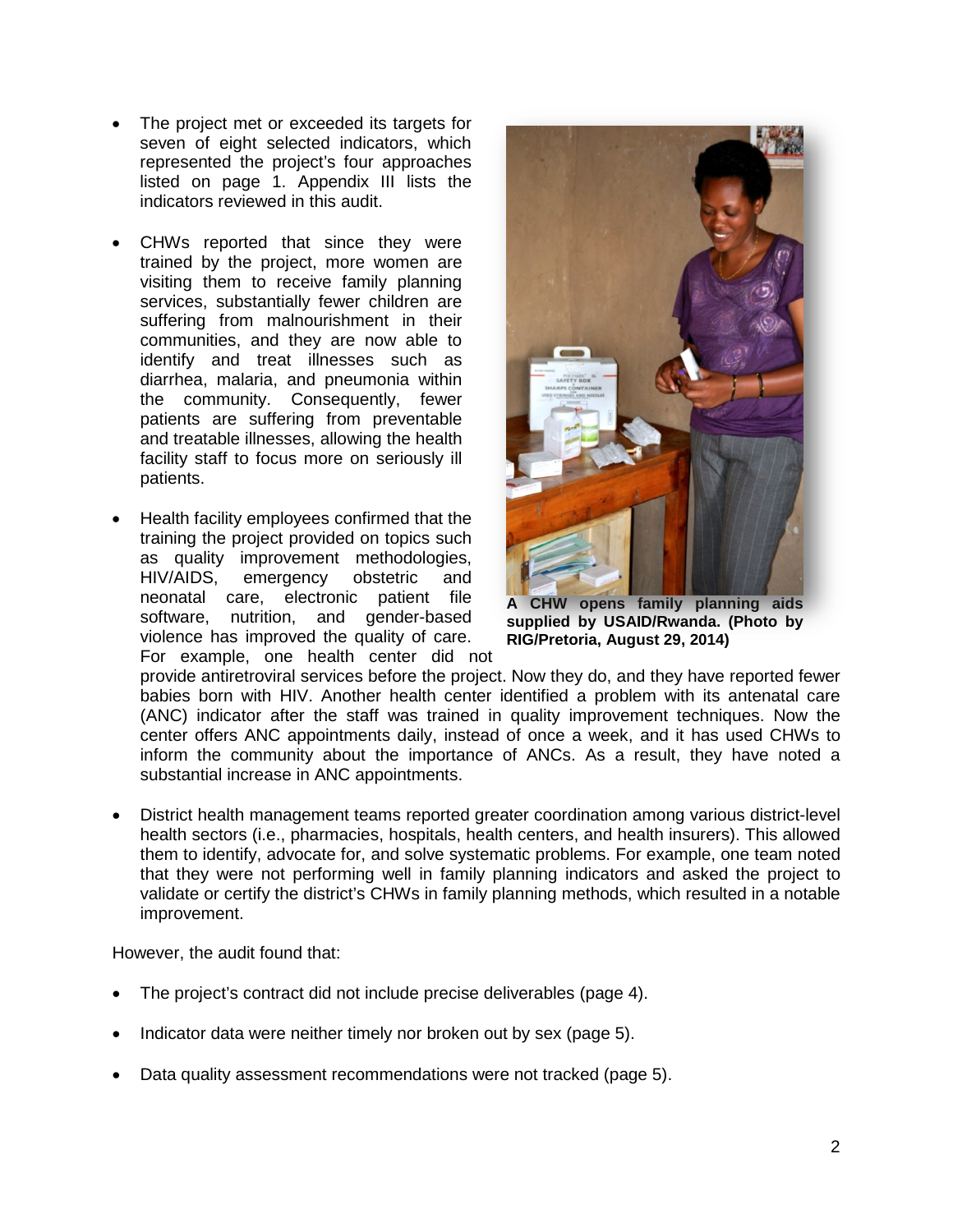• Project data were not validated (page 6).

To address these issues, the audit recommends that USAID/Rwanda:

- 1. Modify the contract to establish binding performance standards (page [4\)](#page-6-2).
- 2. Require Chemonics to provide quarterly progress reports that include quantitative and sexdisaggregated performance management plan (PMP) data (page 5).
- 3. Implement a system to track and document mission follow-up on issues and recommendations reported in data quality assessments (DQAs) (page [6\)](#page-8-2).
- 4. Update its standard site visit checklist to reflect the site visit data verification steps required by the mission order (page [6\)](#page-8-3).

Detailed findings appear in the following section, and the scope and methodology appear in Appendix I. Management comments are included in their entirety (without attachments) in Appendix II, and our evaluation of them begins on page [7.](#page-8-1)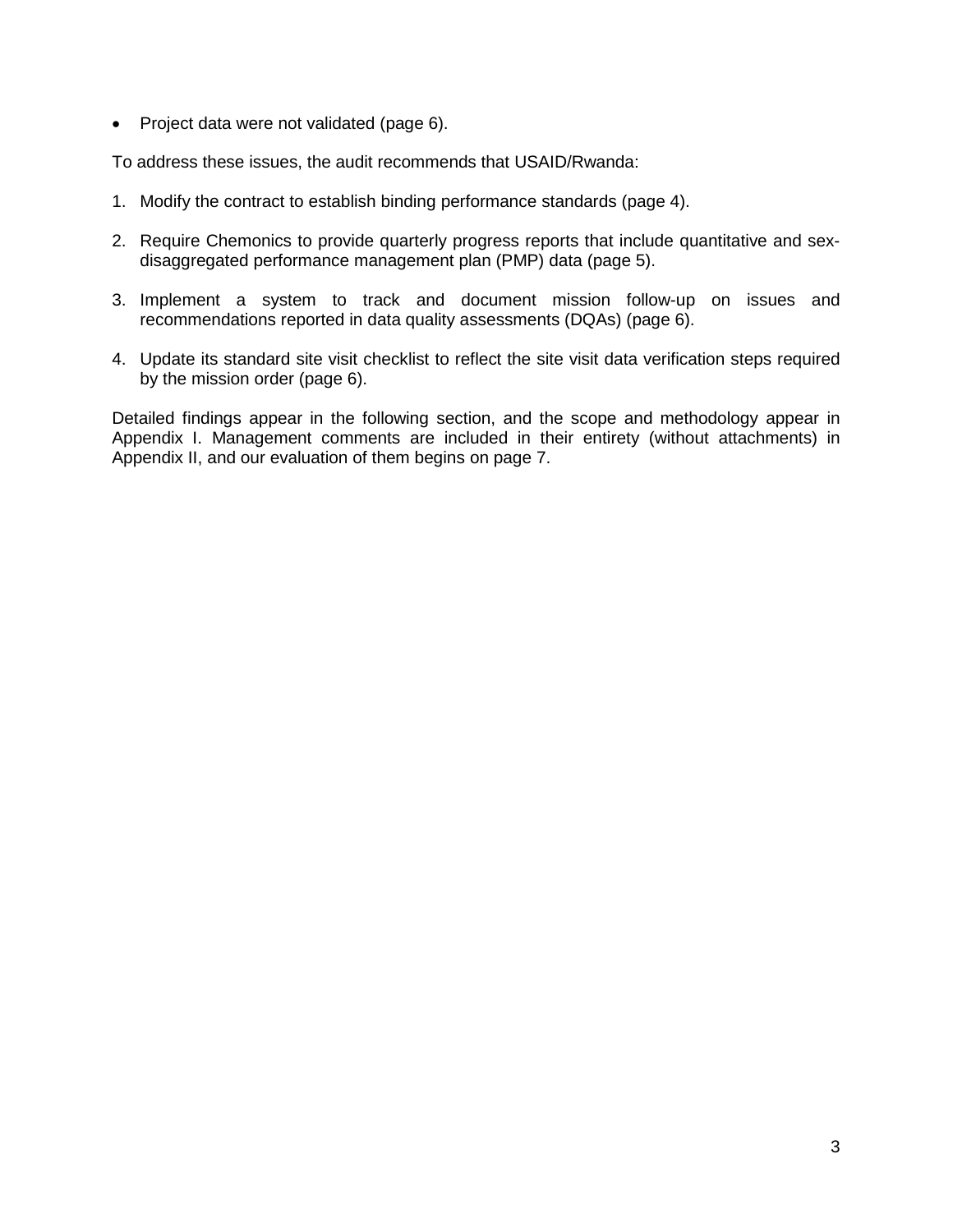## <span id="page-6-0"></span>AUDIT FINDINGS

### <span id="page-6-1"></span>**Project Contract Did Not Include Precise Deliverables**

The mission awarded the project as a cost-plus-fixed-fee completion contract. Federal Acquisition Regulation (FAR) 16.306.d.1 states:

The completion form describes the scope of work by stating a definite goal or target and specifying an end product. This form of contract normally requires the contractor to complete and deliver the specified end product . . . as a condition for payment of the entire fixed fee.

In contrast to the FAR directive, the contract's statement of work was extremely ambiguous with no goals or targets. Mission staff agreed, describing the award as "vague," "not a good contract," and an "extreme example" of broad contract language. The contract's statement of work was also in sharp contrast to the detailed technical proposal Chemonics submitted.

The health team originally planned to award the Rwanda Family Health Program as a cooperative agreement, a type of award that is often broadly written by design. According to mission staff, they wanted a broad statement of work to allow the project to capture lessons learned from previous projects and to remain flexible with the Rwandan Ministry of Health's agenda. However, mission leadership and the contracting officer later determined that a contract would be more appropriate because they wanted the mission to have greater control and maintain an active role in managing project activities.

At the time of the audit, the mission was relying on the project's annual work plan to establish the results Chemonics was expected to deliver because the contract did not establish goals or targets. However, the contract does not specify that Chemonics should be held accountable for the annual plans.

The contract's broad language has resulted in the mission losing the benefit of a contract. Without established project goals or targets, neither the mission nor contractor have clear guidance on what the project should accomplish when. In addition, if there had been a problem with Chemonics' work, the mission would have had little recourse.

Ideally, specific deliverables or milestones could be incorporated into a modification to the project's statement of work. But at this point in the activity, mission officials said, any potential benefit from doing this would be minimal. Nevertheless, the mission could make other changes to the agreement to improve accountability. Therefore, we make the following recommendation.

<span id="page-6-2"></span>*Recommendation 1. We recommend that USAID/Rwanda modify the Family Health Project contract to establish binding performance standards.*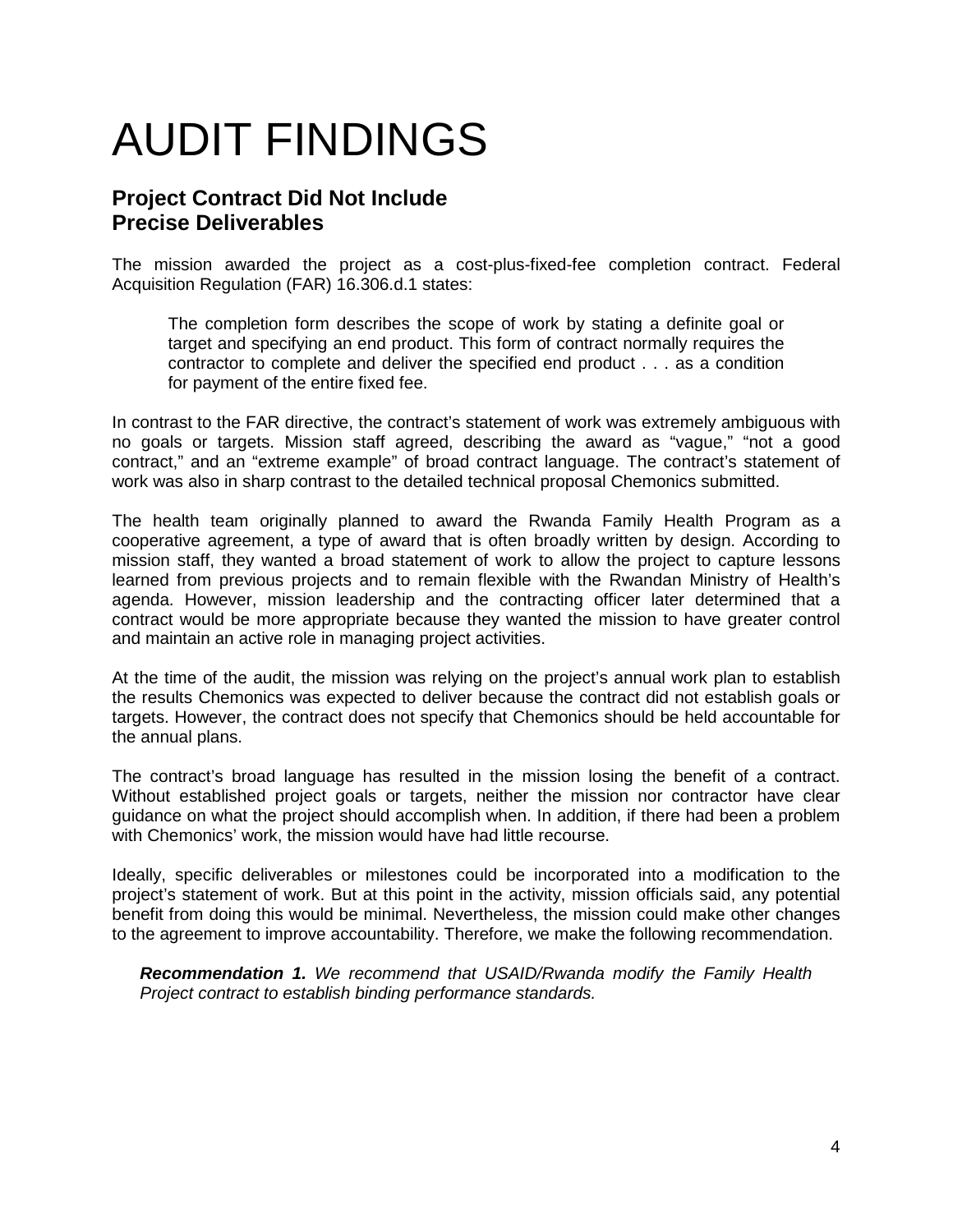### <span id="page-7-0"></span>**Indicator Data Were Neither Timely Nor Broken Out by Sex**

Automated Directives System (ADS) 202.3.6 states that monitoring the quality and timeliness of implementers is an important task for mission officials because "problems in output quality provide an early warning that results may not be achieved as planned" and that "early action in response to problems is essential in management for results." Also, ADS 203.3.8 states that indicators that count people must be broken out by sex.

The project provided the mission with quarterly reports that include descriptions of progress. Although the project collects and tracks indicator data for performance results throughout the year, broken out by sex, the data are not included in the quarterly reports. Instead, the project reports its data semiannually, and the data are not broken out by sex.

The project did not report its data to the mission more frequently or broken out because it was not required to do so. Mission officials said this was because the mission historically only assessed performance results annually, in line with Agency guidelines, and there was not a strong emphasis on monitoring gender activities in the past.

As a result, mission officials relied on semiannual reports for making decisions and may have missed opportunities to take corrective action that could have been identified in a more comprehensive quarterly report. In addition, the project is the only one of the mission's that is conducting gender-based violence relief activities, such as establishing and supporting victim support centers. Yet, that specific data are not being reported. To address these issues, we make the following recommendation.

*Recommendation 2. We recommend that USAID/Rwanda require Chemonics International Inc. to provide quarterly progress reports that include quantitative and sexdisaggregated performance management plan data.* 

### <span id="page-7-1"></span>**Data Quality Assessment Recommendations Were Not Tracked**

ADS 203.3.11.3 outlines how DQAs help missions understand the strengths and weaknesses of performance data and the extent to which data were reliable enough to make management decisions. DQAs often include issues and recommendations intended to help the mission improve the quality of its performance data.

ADS 203.1 requires missions to establish "systems, methods, and practices" to ensure quality performance monitoring so they can learn during implementation and adapt, as needed. For a mission to benefit from its DQA work, it should develop a process to follow up on the issues highlighted in the DQAs and recommendations.

However, according to mission officials, USAID/Rwanda had not implemented a formal process or system to document or track the follow-up on DQA recommendations. For example, the project was included in a 2013 President's Emergency Plan for AIDS Relief's DQA that made three recommendations to the mission. However, mission staff could not provide documented evidence of a system to track these recommendations, their implementation, and follow-up.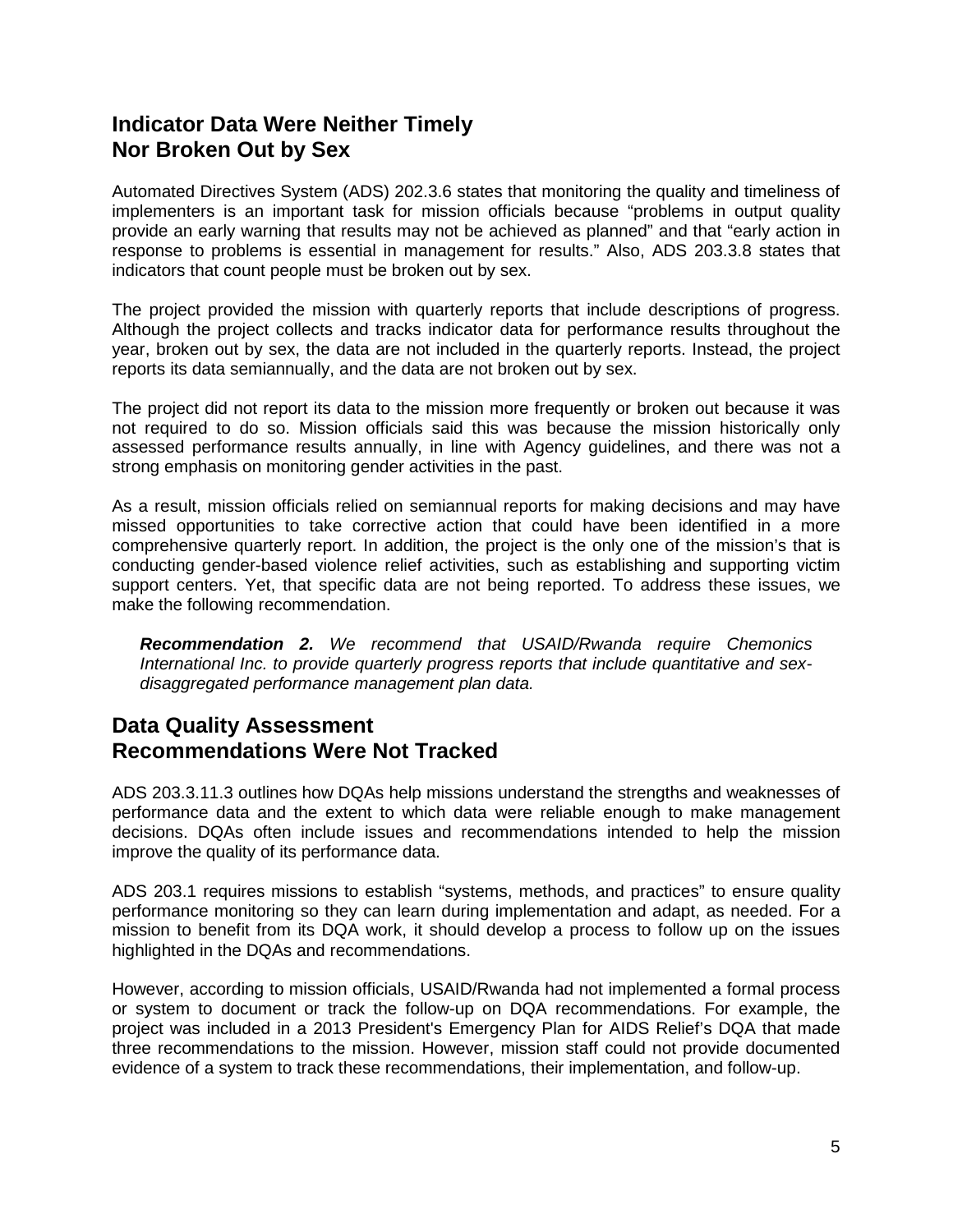Officials said following up on DQAs had been the responsibility of a former monitoring and evaluation contractor. For several years, the mission had used this contractor to oversee the monitoring and evaluation process, which included implementing a Web-based tracking system, managing DQAs, and overseeing the implementing partners' performance results reporting process. Within the past year, the mission ended this arrangement and was in the process of building its staff's capacity in monitoring and evaluation.

When the follow-up on a DQA is not done, there is no guarantee that recommendations developed to improve the quality of data would be implemented as intended. For example, we noted that at 3 of 11 health facilities, data managers struggled to understand the indicators they reported on—an issue that also was identified in the DQA. Therefore, to strengthen DQA followup procedures, we recommend the following.

<span id="page-8-2"></span><span id="page-8-0"></span>*Recommendation 3. We recommend that USAID/Rwanda implement a system to track and document mission follow-up on issues and recommendations reported in data quality assessments.*

### **Project Data Were Not Validated**

USAID/Rwanda's mission order on monitoring states that officials should verify data during site visits.

The audit found that the contracting officer's representative (COR) was not verifying data carefully enough during site visits. For example, the COR reported that he reviewed some of the data, but did not compare them to documentation.

This happened because the mission's standard site visit checklist is subjective and open to interpretation. It has a section on data verification but only states, "Data Quality/Performance Indicator Observation" as guidance.

Consequently, the mission may have missed opportunities to identify and correct inaccuracies in the data collected at health facilities. Mission officials have identified this as a mission-wide weakness, but have not yet changed the checklist. Therefore, we make the following recommendation.

<span id="page-8-3"></span><span id="page-8-1"></span>*Recommendation 4. We recommend that USAID/Rwanda update its standard site visit checklist to reflect the site visit data verification steps required by the mission order.*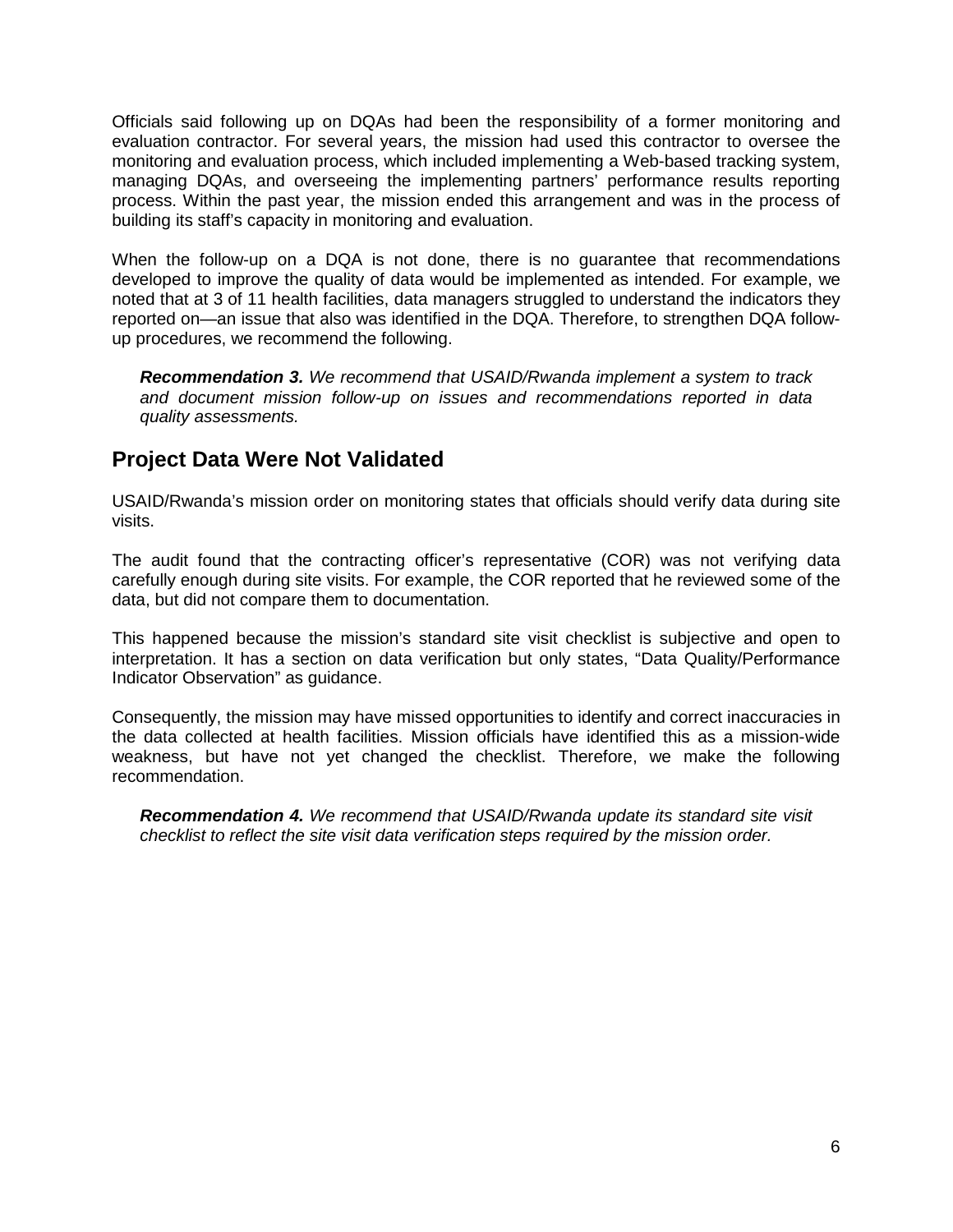### EVALUATION OF MANAGEMENT **COMMENTS**

In its response to the draft report, USAID/Rwanda agreed with all four recommendations. The mission made management decisions on all recommendations and completed final action on Recommendation 1.

**Recommendation 1.** USAID/Rwanda agreed with the recommendation and amended the contract on December 8, 2014. The contract modification defines the outputs and results included in the monitoring and evaluation plan as contractual performance standards. Accordingly, it has taken final action on the recommendation. We acknowledge the mission's management decision and final action.

Furthermore, to address the mission's concern with the report language, we changed the report to read that "the health team originally planned to award the Rwanda Family Health Program as a cooperative agreement" to accurately reflect the mission's intentions. We do not believe this alters the applicability of the finding.

**Recommendation 2.** USAID/Rwanda agreed with this recommendation but sought to clarify that it does collect sex-disaggregated data at a reporting level lower than the PMP. The mission also noted that it receives qualitative reporting on gender-based violence from its partner, which it uses for monitoring.

To address the recommendation, the mission (1) included a clause in a recent contract modification requiring quarterly reporting on PMP data; (2) instructed Chemonics to report sexdisaggregated data for all people-level indicators; and (3) will track indicator results quarterly in AIDTracker Plus.<sup>[2](#page-9-0)</sup> The mission plans to have the recommendation fully implemented by April 30, 2015. We acknowledge the mission's management decision.

**Recommendation 3.** USAID/Rwanda agreed with this recommendation and created a tracking system to monitor findings from DQAs that need action. The mission expects to have the data in the system by March 30, 2015. We acknowledge the mission's management decision.

**Recommendation 4.** USAID/Rwanda agreed with this recommendation and updated its standard site visit checklist with procedures for checking on data quality. The mission also is updating its mission order on monitoring, and it expects to complete this by April 30, 2015. We acknowledge the mission's management decision.

<span id="page-9-0"></span> $2$  AIDTracker Plus is USAID's portfolio management system.  $\overline{\phantom{a}}$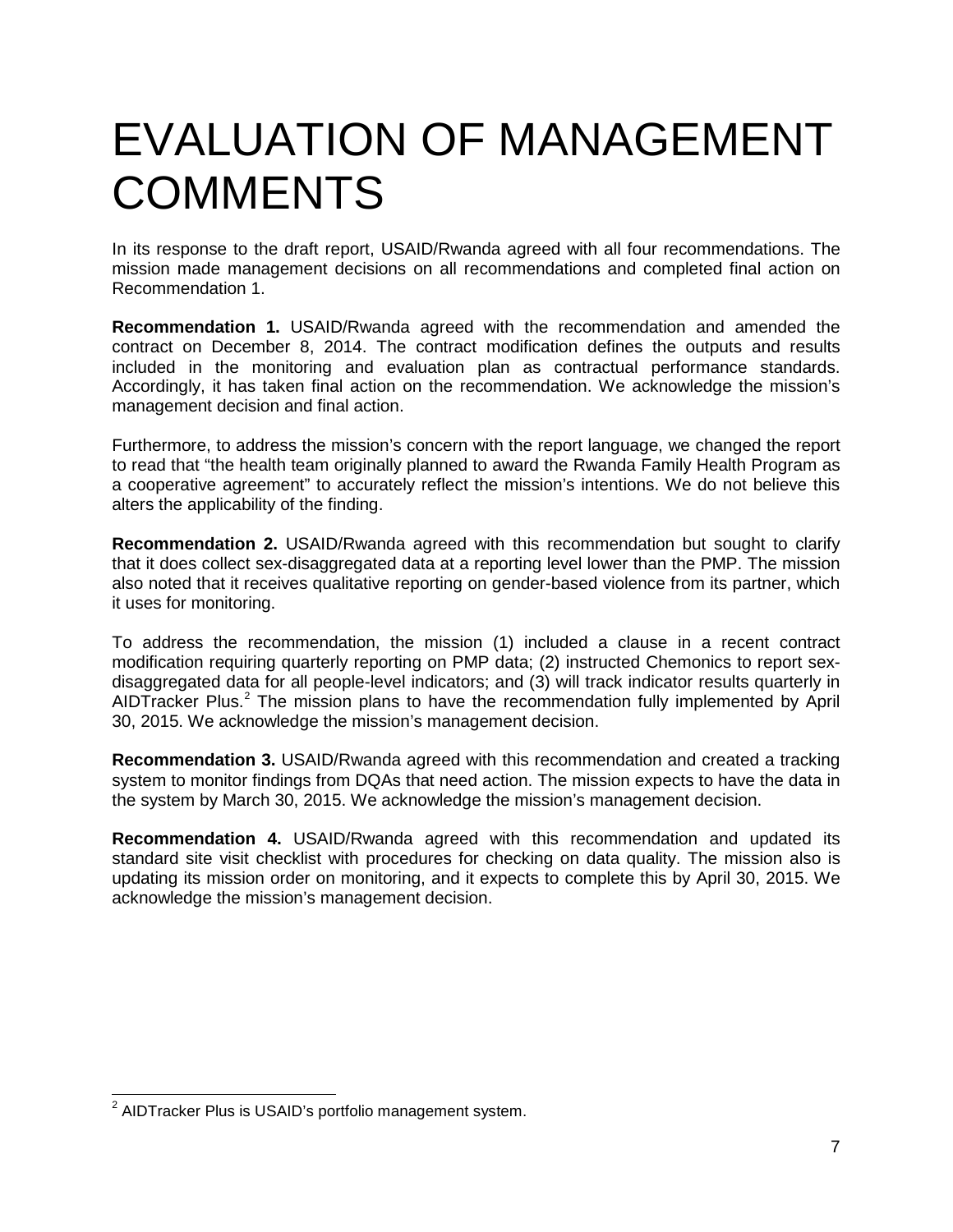## <span id="page-10-0"></span>SCOPE AND METHODOLOGY

### **Scope**

RIG/Pretoria conducted this performance audit in accordance with generally accepted government auditing standards. They require that we plan and perform the audit to obtain sufficient, appropriate evidence to provide a reasonable basis for our findings and conclusions in accordance with our audit objective. We believe the evidence obtained provides that reasonable basis.

The objective of the audit was to determine whether USAID/Rwanda's Family Health Project was achieving its goal of increasing the use of district-level facility and community-based family health services. The audit focused on activities and performance results from October 1, 2014, through July 21, 2014. As of June 30, 2014, USAID/Rwanda had obligated \$53.3 million for the project and spent \$35.4 million.

We obtained an understanding of and assessed the following significant internal controls: the project's management structure, acquisition mechanism, monitoring and evaluation of project activities, and site visit processes. We assessed controls documented within COR designation letters and files, the PMP, progress reports, the applicable mission orders, annual work plans, and DQAs. We examined the mission's fiscal year (FY) 2013 annual self-assessment of management required by the Federal Managers' Financial Integrity Act of 1982.<sup>[3](#page-10-1)</sup> We also reviewed past audit reports to identify internal controls or issues that could be relevant to the current audit.

We performed fieldwork in Rwanda from August 18 through September 5, 2014. We conducted audit procedures at USAID/Rwanda and at Chemonics' office in Kigali. We met with representatives from four Rwandan Ministry of Health divisions based in Kigali. We visited health facilities in four districts: Gatsibo, Gicumbi, Nyagatare, and Ruhango. During these field visits, we met with service providers, community health-care workers, and beneficiaries.

### **Methodology**

To answer the audit objective, we reviewed project documentation, including the contract and modifications, progress reports, and DQAs, and corroborated information in them with interviews and site visits. We interviewed USAID/Rwanda officials, service providers, and the contractor to understand (1) the project's main goals and progress toward meeting them, (2) how the mission monitors implementation of the project, (3) how the mission checks the quality of the data reported, and (4) whether the mission was aware of any allegations of fraud or other potential illegal acts or noncompliance with laws and regulations.

To validate performance results reported under the project's performance indicators, we chose 8 of the 77 PMP performance indicators (Appendix III) based on their representation of project activities by intermediate results and program areas. The COR, health team, and a Chemonics employee confirmed that the activities we chose represented the project's activities. We verified the reported results for the second quarters of fiscal years 2013 and 2014 against the relevant data sources. Because many of the data sources are from Rwandan Government databases,

<span id="page-10-1"></span> $3$  Public Law 97-255, as codified in 31 United States Code 3512.  $\overline{\phantom{a}}$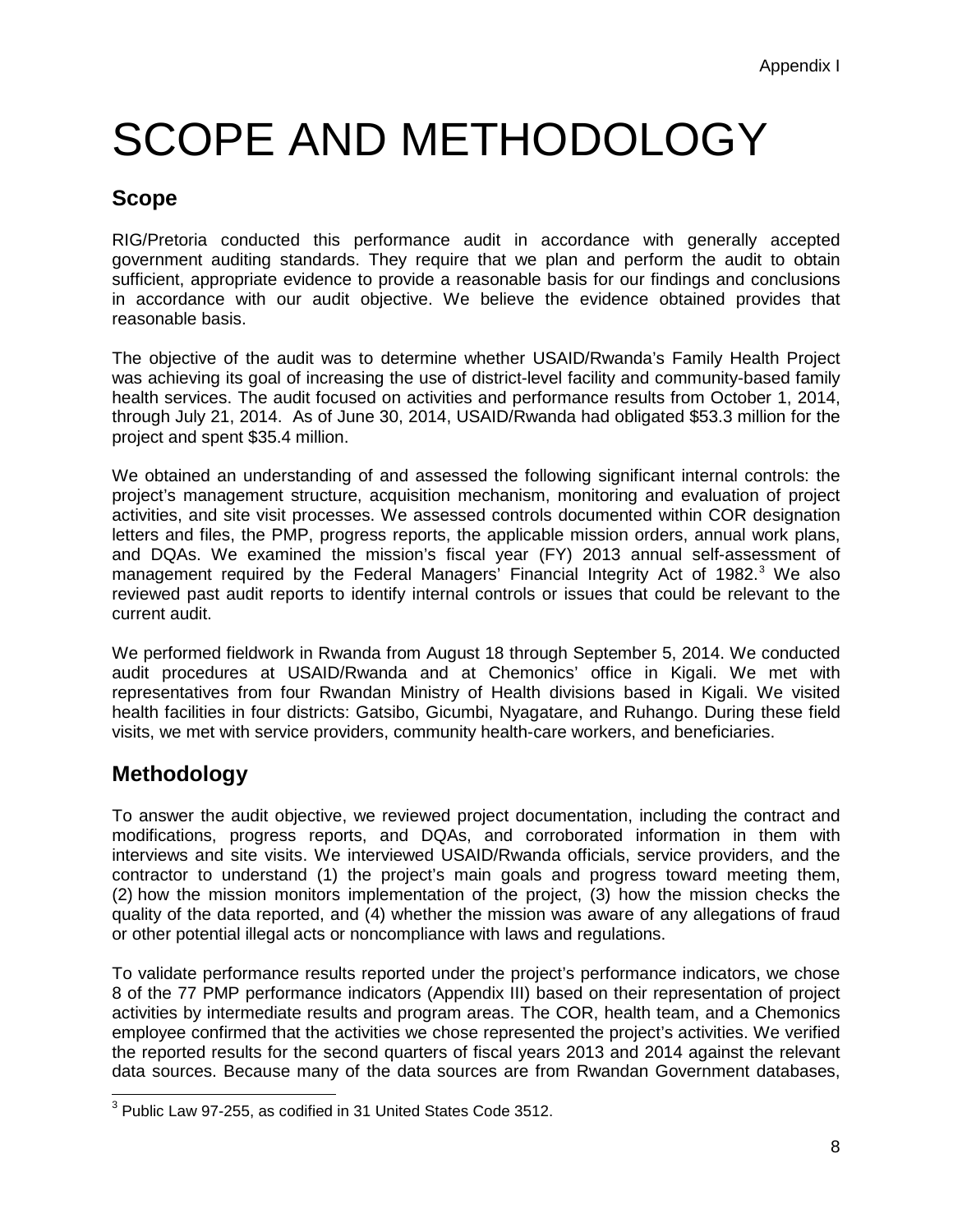auditors reviewed source documents in health facilities. We also interviewed the data managers at the facilities we visited. The auditors established a materiality threshold of 5 percent.

To assess and verify project activities and performance results, we selected a judgmental sample of health facilities for site visits, which are also grant recipients, in four districts. They were selected based on grant portfolio size, program areas, and activities conducted. We then chose 12 health facilities based on the amount of grants awarded, location, and activities supported. The 12 grantees represented 26 grants worth \$1,540,489, or 8 percent of the \$18,260,426 grant portfolio (as of July 2014). Because the health facilities were judgmentally selected, results and overall conclusions were limited to the sites visited and items tested, and they were not projected to the population.

The grant portfolio consisted of 445 grants worth an average of \$41,035. Due to time constraints in the field, we could not visit all the grantees required to reach a representative sample of the portfolio. Therefore, to mitigate this constraint, we conducted an internal control review of Chemonics' management of the portfolio. We made a random selection of grants (not included in the site visit population) and reviewed USAID's approval and Chemonics' disbursement documentation as well as grant agreements and modifications for compliance.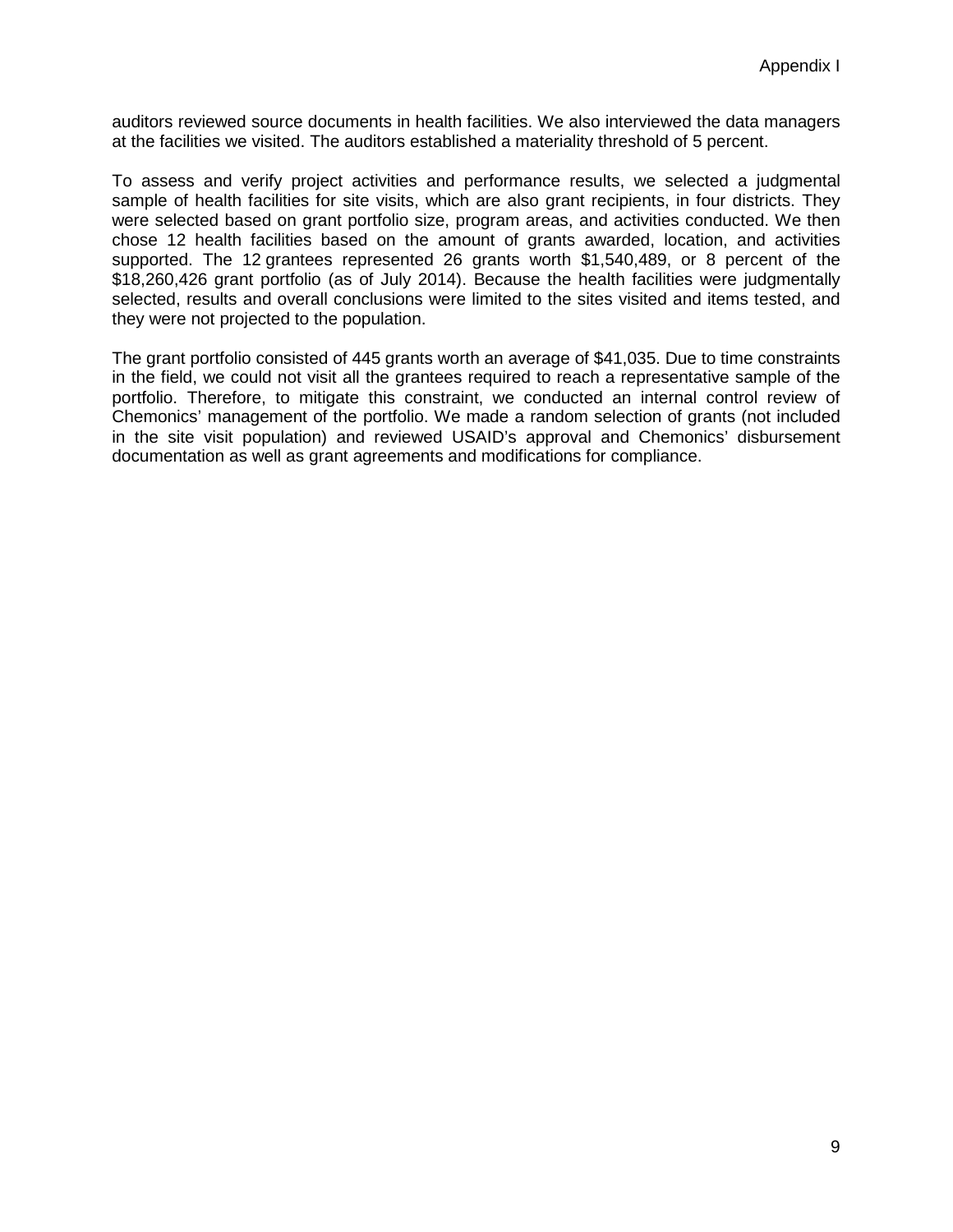## <span id="page-12-0"></span>MANAGEMENT COMMENTS



AID/0007/2015

January 27, 2015

John Vernon Acting Regional Inspector General 100 Totius Street Groenkloof X5, 0181 Pretoria, South Africa

Dear Acting Regional Inspector General Vernon:

Thank you for sharing the draft report with recommendations stemming from the audit conducted of USAID/Rwanda's Family Health Project (FHP). As requested, please find USAID/Rwanda's response to each of the four recommendations provided in the draft audit report.

**Recommendation 1:** *We recommend that USAID/Rwanda modify the Family Health Project contract to establish binding performance standards.*

**Mission Response:** USAID/Rwanda agrees with the recommendation.

Although the Mission agrees with the recommendation there are some inaccuracies in the narrative on the finding. It is not true that "the health team originally planned to award Chemonics as a cooperative agreement." Rather, the activity was originally planned as an associate award for another organization. Subsequently, a decision was made that this activity would be more appropriate as a contract. A Request for Proposal (RFP) was subsequently completed and released; the contract that was ultimately awarded to Chemonics resulted from this RFP.

**Plan for Corrective Action:** USAID/Rwanda has implemented Recommendation 1. Section C.2 as set forth in Modification No. 7 to the Contract (dated December 8, 2014) establishes the outputs and results specified in the annual Monitoring and Evaluation Plan as the performance standards for the Contract. (Attachment 1).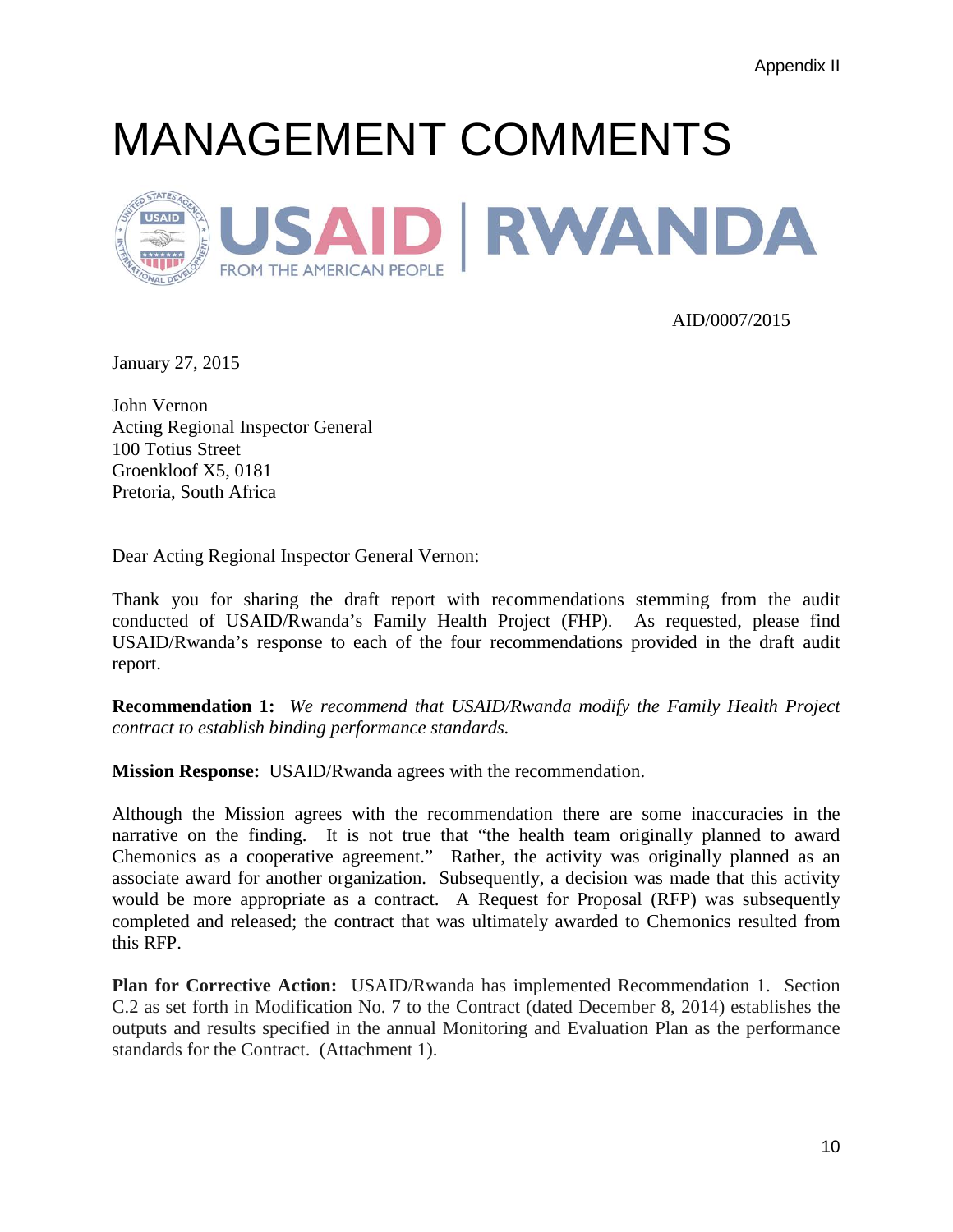**Recommendation 2:** *We recommend that USAID/Rwanda require Chemonics to provide quarterly progress reports that include quantitative and sex-disaggregated performance management plan data.*

**Mission Response:** USAID/Rwanda agrees with the recommendation.

Although the Mission agrees with the final recommendation, the narrative on the finding includes some inaccuracies and conflates three separate issues: sex-disaggregation of data, reporting on GBV activities, and quarterly reporting.

While it is true that not all indicators that count people were broken out by sex, many indicators did provide sex-disaggregated data. Indicator data was reported by partners through the Mission's Online Partner Reporting and Performance Management System (PRPMS), and within this system, sex-disaggregated data for many indicators is available. However, the disaggregation was not included in the Performance Management Plan (PMP), as the PMP was used as a higher-level management tool rather than a reporting tool.

In addition, over the last year, the Mission has embarked on a robust plan to improve gender integration throughout the portfolio. All new project designs include a robust gender analysis, and the Mission's Gender Coordinator works closely with technical teams to ensure integration of gender-sensitive and gender-specific indicators in the Mission's activities, as appropriate. This is helping to ensure that the effects of Mission activities on gender are adequately monitored, assessed, and reported.

The findings also state that "the project is the only one of the mission's that is conducting gender-based violence relief activities…. Yet, that specific data are not being reported, which means the mission is not monitoring, assessing, and reporting on gender activities." The Family Health Project's PMP includes three indicators related to GBV. Using these three indicators, as well as qualitative reporting from the partner, the Mission has been regularly monitoring, assessing, and reporting on GBV activities. In addition, there are other Mission activities that support awareness raising and facilitate linkages to services for GBV. However, it should be noted that GBV activities are distinct from "gender activities."

**Plan for corrective action:** On December 8, 2014, USAID/Rwanda issued Contract Modification No. 7 (Attachment 1), which includes language requiring quarterly reporting on performance management plan data. In addition, the Mission has adopted AIDTracker Plus  $(AT+)$  as its new performance management system. As part of the rollout of  $AT<sub>+</sub>$ , the Mission is now requiring quarterly targets to be set in the system, and indicator reporting will also be done on a quarterly basis. This data is now available for the past two quarters, and the Mission will continuously improve the process to ensure that timely and reliable data is available for all Mission staff in order to facilitate more frequent analysis of data to inform the Mission's programs and strategies. For additional information on AT+, please see the Mission's response to Recommendation 3.

In addition, on January 22, 2015, the COR—pursuant to his authority under Section G.4, "Technical Direction," in the contract—notified Chemonics that they will be required to report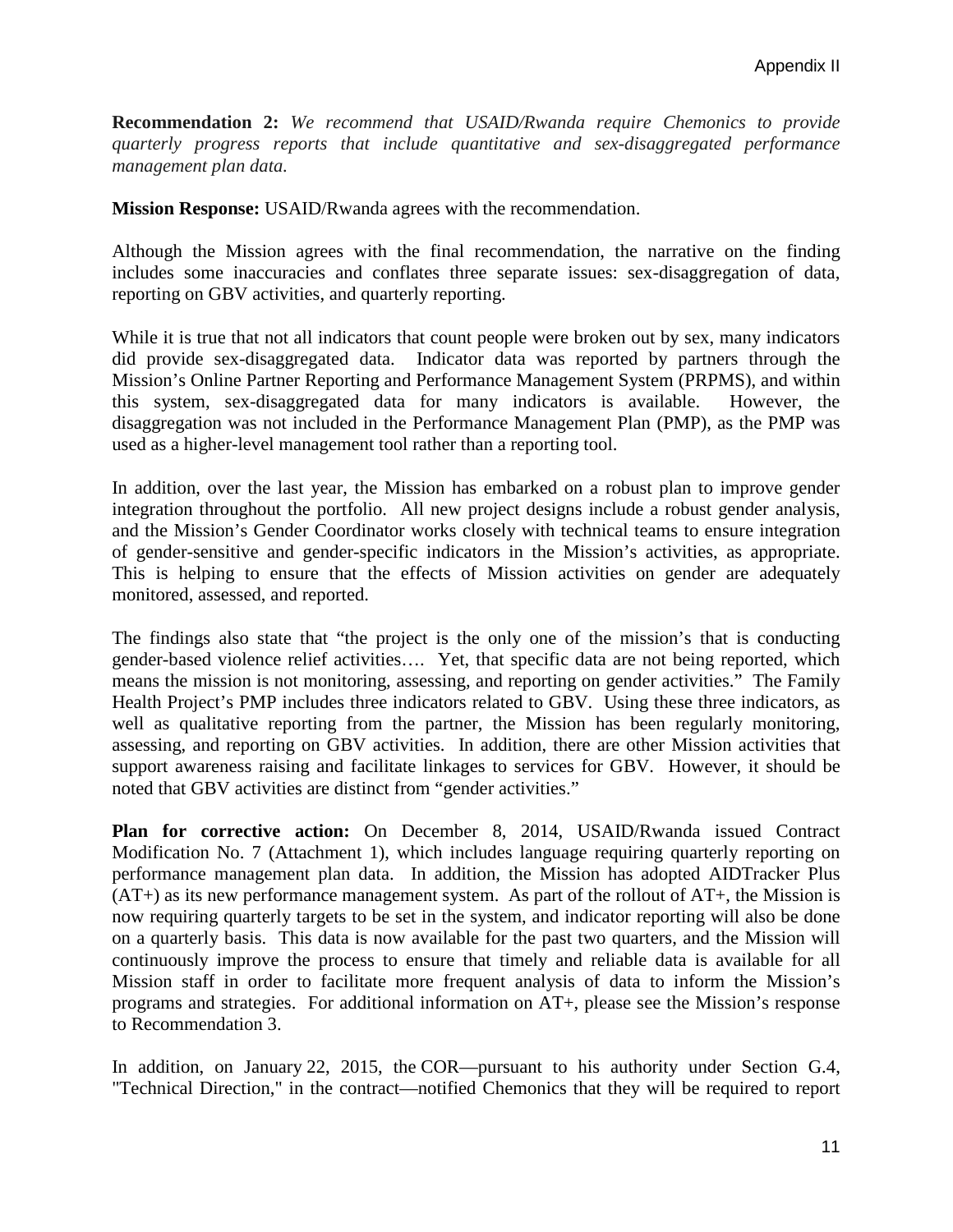sex-disaggregated data for all people-level indicators (Attachment 2). The Mission will also ensure that all people-level indicators from the Monitoring and Evaluation Plan are disaggregated within AIDTracker Plus before the FY 2015 Quarterly 2 reporting period begins.

The Mission will fully address this recommendation by April 30, 2015.

*Recommendation 3. We recommend that USAID/Rwanda implement a system to track and document Mission follow-up on issues and recommendations reported in data quality assessments.*

*Recommendation 4. We recommend that USAID/Rwanda update its standard site visit checklist to reflect the site visit data verification steps required by the mission order.*

**Mission Response:** We agree with the audit recommendations #3 and #4. The Mission has already undertaken steps to strengthen the data quality assessment (DQA) and site visit processes, including follow-up on DQA issues and recommendations as well as updates to the site visit tools.

#### **Plan for Corrective Action:**

*Updated Site Visit Tools & Procedures for 2015:* As required by the Monitoring Mission Order, site visits are conducted every quarter. A site visit schedule is maintained by the Program Office, and the M&E Specialist follows up with individual COR/AORs if they do not have quarterly visits scheduled. To help support performance monitoring at the Mission, the Program Office has worked with the technical teams in Nov/Dec 2014 to re-design the site visit tools and clarify site visit procedures. These revisions go into effect for Quarter 2 (January-March 2015).

*Site Visit Workflow Established*: A more detailed site visit workflow (Attachment 3) has been developed to provide an easy way for the technical teams to understand what is required in planning, implementing and reporting the site visits. The Mission Monitoring Mission Order shall be updated to capture these details by April 30, 2015. In addition, the COR for the Family Health Project has already begun to address this recommendation as of Q1 FY 2015. For each site visit, three to four indicators from the contractor's previous performance report are selected and validated through the reporting chain, starting from the initial data collection point. This information is documented in the FHP site visit report (Attachment 4).

*Site Visit Report Form Updated*: The Mission has updated the standard site visit report form (Attachment 5) and made it more comprehensive to include specific sections on data verification/indicator spot check, environmental compliance, gender and branding and marking. The site visit report template has been modified to include a section specific to data verification. For each site visit conducted, AOR/CORs are required to pick at least one performance indicator and verify performance-related data during the site visit. This includes, verifying the implementing partner's understanding of indicator's definition, methodology of collection, differences in data reported, reporting chain etc. Issues identified during the site visit are brought to the attention of the Technical Office Director, and the site visit reports are uploaded to the Mission's management information system (AidTracker+) and accessible to everyone in the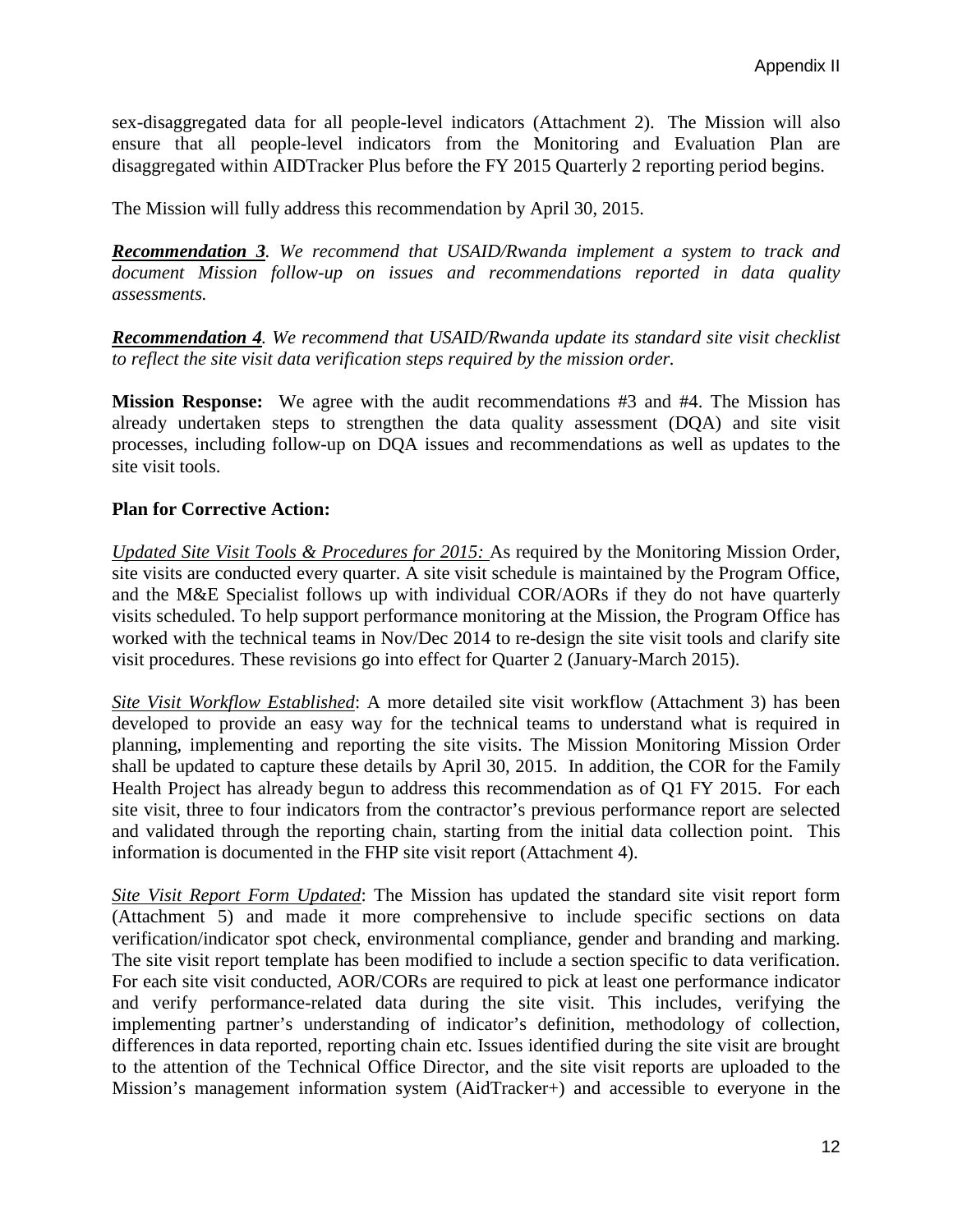Mission. The M&E Specialist in the Program Office will regularly (at least once every two weeks) review the site visit reports/findings and track data quality issues in the Mission-wide DQA Issues Tracker.

*Mission-wide DQA Issues Tracker:* The Mission has developed a DQA Issues Tracker (Attachment 6). The tool captures indicators assessed for quality, key findings, issues that need action, responsible person/party, date when action needs to be taken, and means to verify that action has been taken. The DQA Issues Tracker will be populated with data by March 30, 2015 at the conclusion of the planned FY 2014 Portfolio Reviews. Mission project/portfolio review templates for each Development Objective (DO) team have been reviewed and updated to serve as higher level documents to flag DQA-related issues (in addition to items identified during site visits). The Monitoring and Evaluation (M&E) Specialist in the Program Office will use the project/portfolio review templates to color code ('red', 'yellow', 'green') data quality issues for each PMP and PPR indicator and track in greater details in the Mission's DQA Issues Tracker.

*Implementing AidTracker Plus (AT+):*In early 2014, USAID/Rwanda became the second Mission at USAID to pilot and implement AidTracker Plus, the Agency's web-based performance management system. AT+ serves as a central location for the Mission's performance indicator data. The system hosts the Mission's results framework/PMP indicators, Project- and the Implementing Mechanisms-level (IM) indicators. Every staff member at USAID/Rwanda and the Country Desk Officer have full access to the system, and implementing partners use AT+ to report data. USAID/Rwanda is one of the first six Missions to use AT+ for FY 2014 Performance Plan and Report (PPR) reporting and is an active contributor to the AT+ improvement work managed by M/CIO. Starting on January 9, 2015, AT+ became Mission's central repository for all performance reports, including DQAs, site visit reports, quarterly reports for every IM managed by the Mission. Each AOR/COR is required to regularly upload the performance reports to AT+. This will improve access to performance-related documents, including DQA issues, and introduce a new level of transparency across the Mission.

Thank you again for your insightful recommendations. Please kindly advise if you have any questions regarding the Mission's response.

> Sincerely, /s/

Peter Malnak Mission Director USAID/Rwanda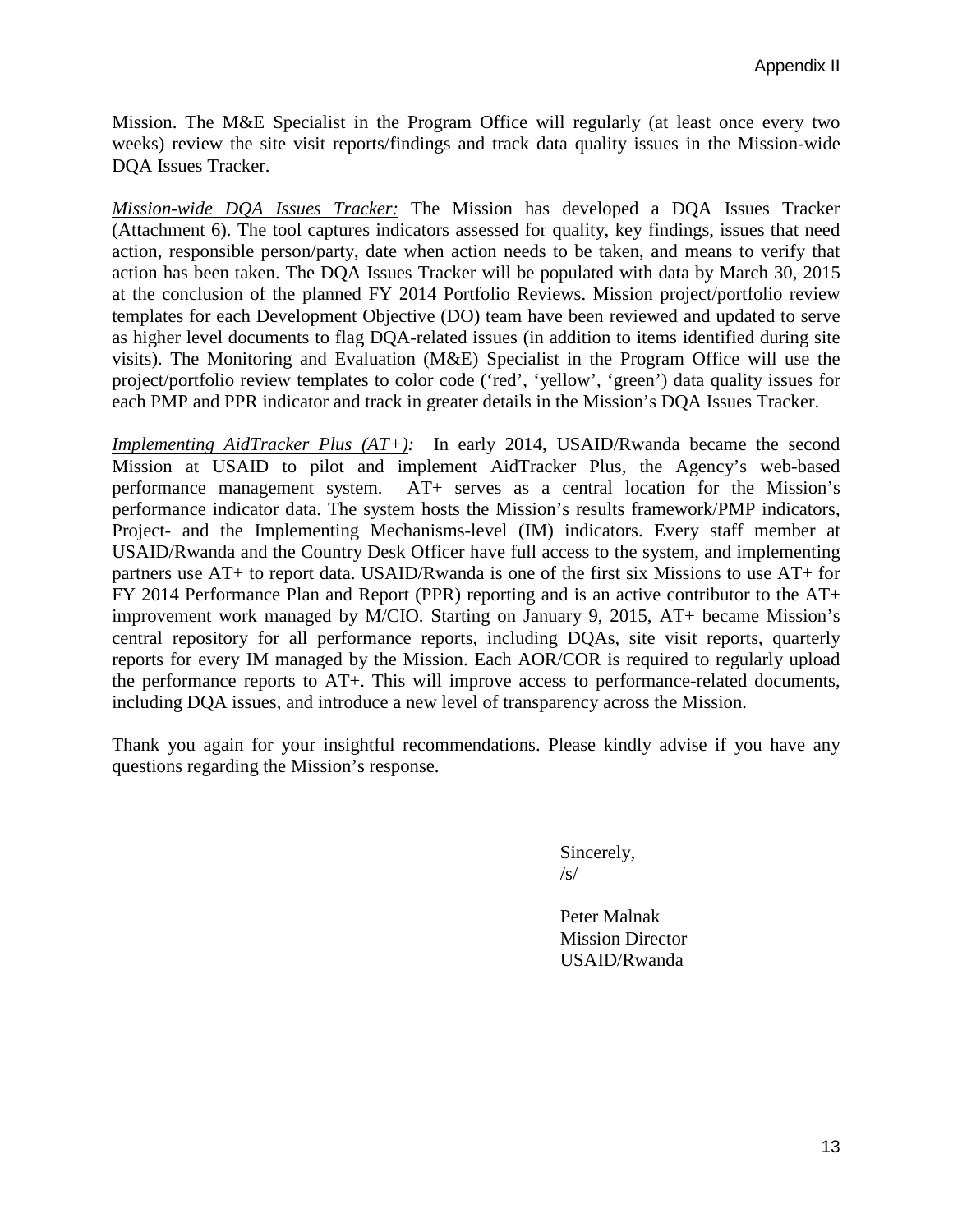Attachments:

- 1. Contract Modification 7
- 2. Communication to Chemonics on reporting sex-disaggregated data
- 3. Site Visit Workflow
- 4. FHP site visit report
- 5. Site Visit Report Form
- 6. DQA Tracker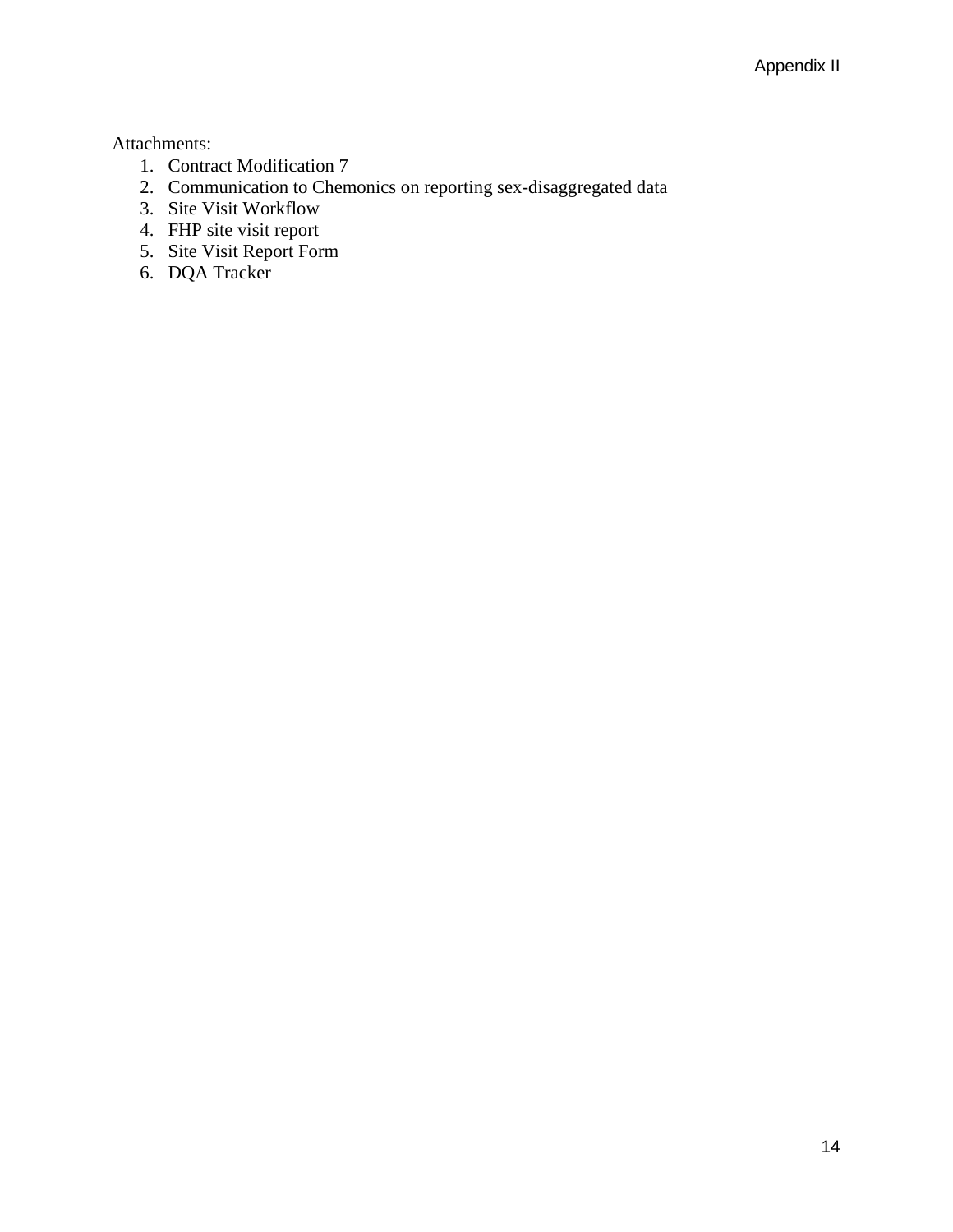<span id="page-17-0"></span>

| <b>Indicator</b>                                                                                                                                                                             | <b>FY</b><br>2013<br><b>Target</b> | <b>FY</b><br>2013<br><b>Result</b> | <b>Target</b><br>Met? | <b>FY 2014</b><br><b>Target</b> | <b>FY 2014</b><br><b>Result (as</b><br>of March<br>31, 2014) | <b>Target</b><br>Met? |
|----------------------------------------------------------------------------------------------------------------------------------------------------------------------------------------------|------------------------------------|------------------------------------|-----------------------|---------------------------------|--------------------------------------------------------------|-----------------------|
| Percentage of health facilities<br>correctly using the Plan-Do-Study-Act<br>cycle methodology to support quality<br>improvement                                                              | 91                                 | 91                                 | Yes                   | 100                             | 91                                                           | Yes                   |
| Proportion of infants born to HIV<br>positive women who received an HIV<br>test at 6 weeks $‡$                                                                                               | N/A                                | N/A                                | N/A                   | 98                              | 98                                                           | Yes                   |
| Number of individuals (from health<br>facilities and administrative units)<br>trained in at least one core family<br>health service using project funds                                      | 2,662                              | 3,389                              | <b>No</b>             | 656                             | 55                                                           | <b>No</b>             |
| Number of CHWs successfully<br>completing training in at least one<br>family health service with project<br>assistance                                                                       | 14,151                             | 14,518                             | Yes                   | 11,512                          | 6,053                                                        | Yes                   |
| Number of new users of family<br>planning methods^                                                                                                                                           | N/A                                | N/A                                | N/A                   | 152,884                         | 72,913                                                       | Yes                   |
| Percentage of newly registered<br>pregnant women attending four<br>standard antenatal care visits in<br>target areas                                                                         | 29                                 | 29                                 | Yes                   | 32                              | 27                                                           | Yes                   |
| Number of district health<br>management team quarterly<br>meetings that were conducted in FHP<br>supported districts to discuss and/or<br>analyze their data for informed<br>decision making | 28                                 | 27                                 | Yes                   | 68                              | 32                                                           | Yes                   |
| Proportion of health facilities whose<br>data managers have been mentored<br>on reporting and data quality<br>improvement during the year <sup><math>#</math></sup>                          | N/A                                | N/A                                | N/A                   | 51                              | 52                                                           | Yes                   |

#### **Selected Indicators and Results (Audited\*)**

\* This information came from the mission's PMP reports. For seven of the eight indicators tested, we determined that the data were reliable. For the third indicator in this table, some of the results were counted under the fourth indicator as well because the definitions were similar. After removing the duplicated results, the third indicator did not meet its target. We established a materiality threshold of 5 percent, and considered targets met if they were within that amount. For FY 2014, we considered targets met if they were at least 50 percent of the annual target by the second quarter.

‡ These indicators were new in FY 2014.

^ No FY 2013 target was set for this indicator.